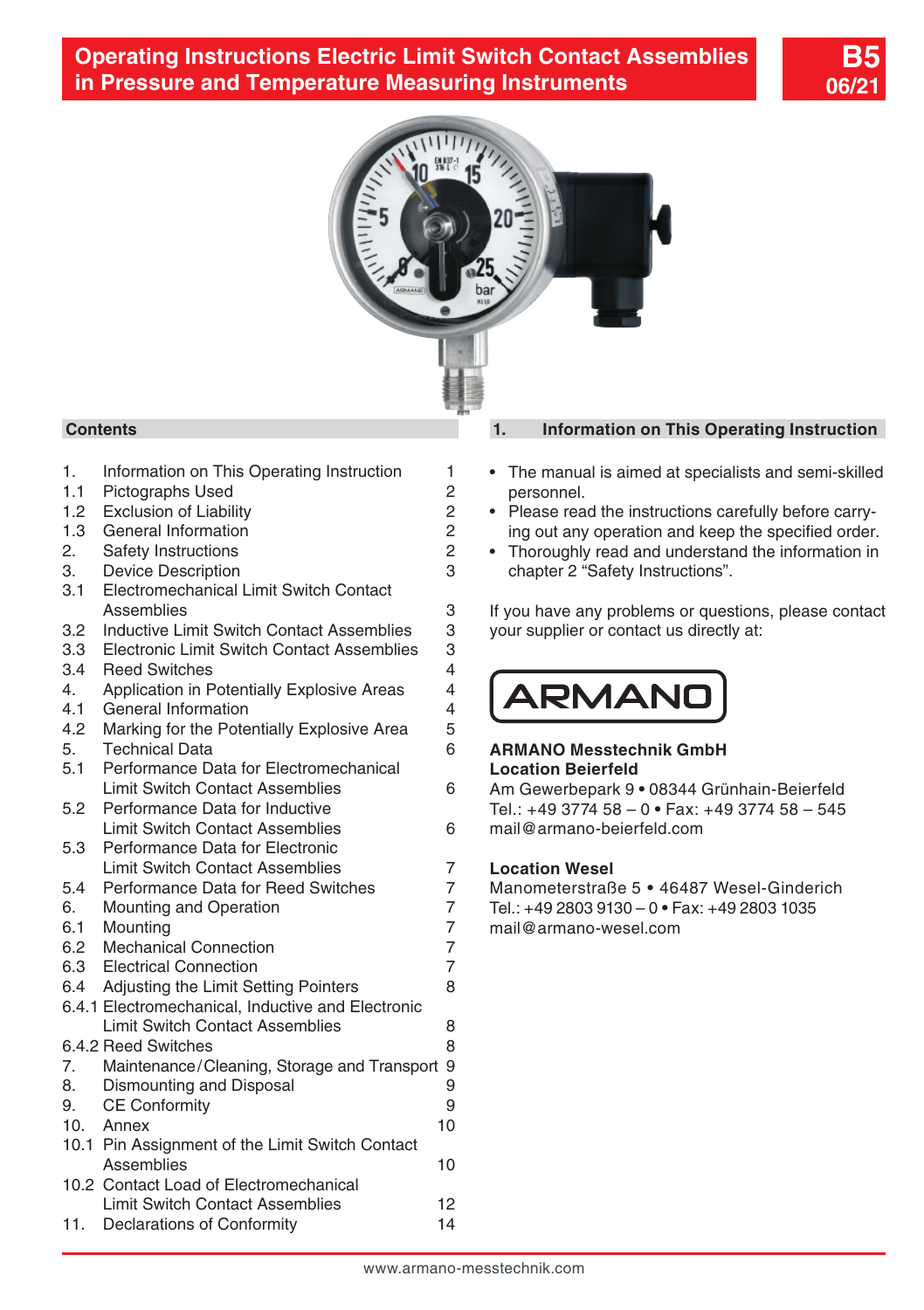#### **1.1 Pictographs Used**

In this manual, pictographs are used as hazard warnings.

Particular information, instructions and restrictions designed for the prevention of personal or substantial property damage:



**WARNING!** Is used to warn you against an imminent danger that may result in personal injury or death.

**IMPORTANT!** Is used to warn you against a possibly hazardous situation that may result in personal, property or environmental damage.

 **CAUTION!** Is used to draw your attention to important recommendations to be observed. Disregarding them may result in property damage.



The following symbol highlights **actions** you have to conduct or **instructions** that have to be strictly observed.

**1.2 Exclusion of Liability**

We accept no liability for any damage or malfunction resulting from incorrect installation, inappropriate use of the device or failure to follow the instructions in this manual.

#### **1.3 General Information**

Please inspect the transport packaging and the delivered items immediately upon their receipt to determine their integrity and completeness. You have purchased an instrument that was manufactured according to high quality standards in our company. which is certified according to DIN ISO 9001.

#### **2. Safety Instructions**

Please read this operating instruction thoroughly before installing the device.

Disregarding the containing warnings, especially the safety instructions, may result in danger for people. the environment, and the device and the system it is connected to.

The ARMANO Messtechnik GmbH provides support for the use of its products either personally or via relevant literature. The customer verifies that our product is fit for purpose based on our technical information. The customer performs customer and application specific tests to ensure that the product is suitable for the intended use. With this verification, all hazards and risks are transferred to our customers. Our warranty expires in case of inappropriate use.

#### **Qualified personnel:**

The personnel that is charged for the installation, operation and maintenance of the instrument must hold a relevant qualification. This can be based on training or relevant tuition. The personnel must be aware of this manual and have access to it at all times.

## **General safety instructions:**

- In all work, the existing national regulations for accident prevention and safety at the workplace must be complied with. Any internal regulations of the operator must also be complied with, even if these are not mentioned in this manual.
- Please regard relevant national and international safety instructions (ATEX 137, ExVo, BetrSichV etc.).
- All works must take place in a de-energised state.
- The instruments are not of the pressure sustaining type with a safety function in the sense of PED 2014/68/EU.
- Please do never manipulate the device! Otherwise, you will lose your warranty!
- Repairs may only be carried out by the manufacturer.
- Use the instrument in its perfect technical condition only. Damaged or defective instruments need to be checked immediately and replaced if necessary.
- Only use appropriate tools for mounting, connecting and dismounting the device.
- Nameplates or other information on the device shall neither be removed nor obliterated, since otherwise any warranty and manufacturer responsibility expires.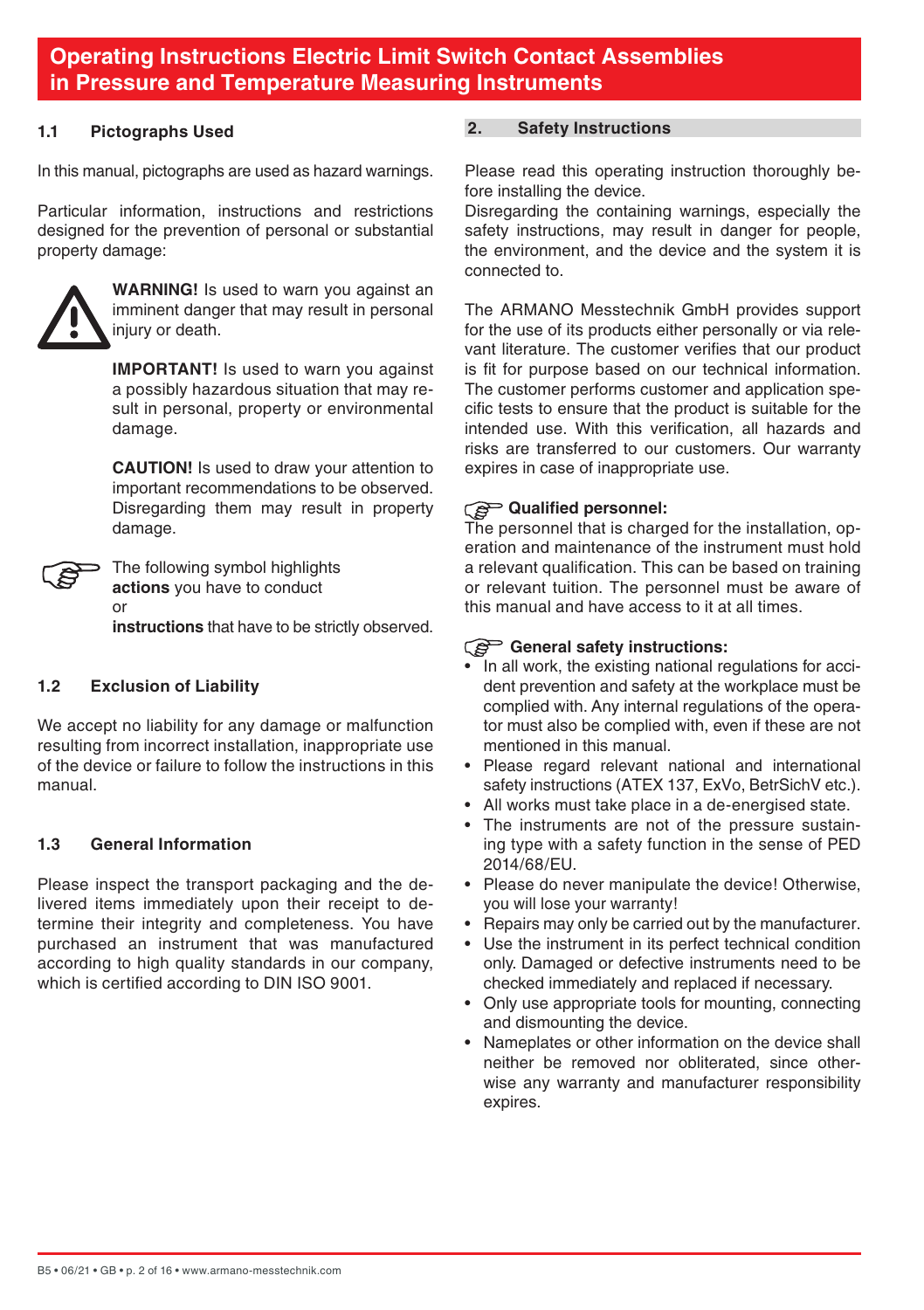

**IMPORTANT! Disregarding the respective regulations may result in severe personal injuries and/or property damage.**

#### **Special safety instructions:**

Warnings, which are specifically relevant to individual operating procedures or activities, are to be found at the beginning of the relevant sections of this operating instruction.

#### **3. Device Description**

Electric limit switch contact assemblies are used for opening or closing connected electric circuits at the set limits.

Electric limit switch contact assemblies are directly built into the measuring instrument at factory. The builtin contact type is indicated on the nameplate of the measuring instrument. There, also switching function and pin assignment are shown schematically. The set points can be adjusted to the specific application.



Example: wiring diagram for contact M22

#### **3.1 Electromechanical Limit Switch Contact Assemblies**

Electromechanical limit switch contact assemblies are auxiliary current switches in compliance with DIN EN 60947-5-1 (IEC 947-5-1). Contact is made when the contacts are touching due to the movement of the actual value pointer, depending on the pressure change.

| Low-action contact: | type S |
|---------------------|--------|
| Magnetic contact:   | type M |

The switching function is indicated by key figures.

| $S1/M1$ = making contact | when set point is exceeded<br>in clockwise direction                            |
|--------------------------|---------------------------------------------------------------------------------|
|                          | $S2/M2$ = breaking contact when set point is exceeded<br>in clockwise direction |
| $S3/M3 = change-over$    | when set point is exceeded<br>in clockwise direction                            |
| Standards compliance:    | DIN EN 60947-1<br>DIN EN 60947-5-1                                              |

#### **3.2 Inductive Limit Switch Contact Assemblies**

Inductive limit switch contact assemblies are equipped with contact-free operating electrical proximity switches. The switching function is actuated by a control lug, which is moved by the actual value pointer within the area of the electromagnetic field of the slot-type initiator. When the set limits are exceeded, the electric circuits are opened or closed.

| Type $11 = \text{making contact}$ | when set point is exceed-<br>ed in clockwise direction |
|-----------------------------------|--------------------------------------------------------|
| Type $12 =$ breaking contact      | when set point is exceed-<br>ed in clockwise direction |
| Standards compliance:             | DIN EN 60947-5-6<br>DIN EN 60947-5-2                   |

#### **3.3 Electronic Limit Switch Contact Assemblies**

These inductive limit switch contact assemblies are equipped with switching amplifiers for direct control of evaluation units with low power, e.g. LPCs.

Here, the advantages of inductive contacts are utilised, such as reliable contact making, no wear owing to the contact-free contact making, as well as a very low degree of retroaction on the measuring system.

The electronic contact has been implemented for 2- or 3-wire connections with PNP output. The operating voltage range is 10…30 V DC, the maximum switching current is 100 mA.

| Type $E1 = \text{making contact}$                      | when set point is exceed-  |
|--------------------------------------------------------|----------------------------|
|                                                        | ed in clockwise direction, |
|                                                        | the output is activated    |
| Type $E2$ = breaking contact when set point is exceed- |                            |
|                                                        | ed in clockwise direction, |
|                                                        | the output becomes inac-   |
|                                                        | tive                       |
|                                                        |                            |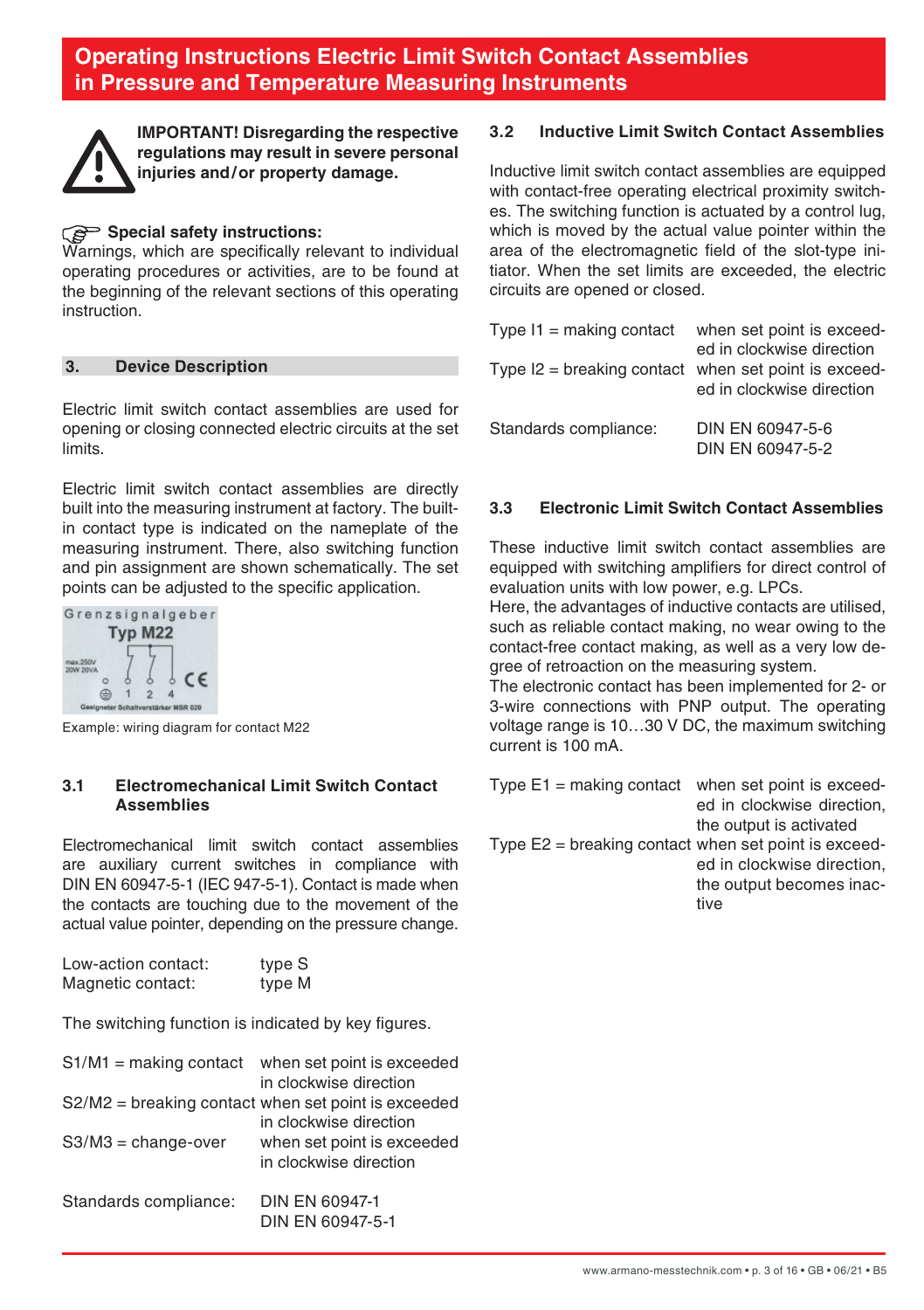#### **3.4 Reed Switches**

Reed switches are indirect bistable special switches for switching lowest signals. They are hermetically sealed and are actuated contact-free by a sufficiently strong magnetic field on the actual value pointer. They are mounted on a conductor plate turnable behind the dial.

Reed switch: type R

The switching function is indicated by key figures.

| $R1$ = making contact        | when set point is exceeded<br>in clockwise direction        |
|------------------------------|-------------------------------------------------------------|
| $R2$ = breaking contact      | when set point is exceeded<br>in clockwise direction        |
| $R3 = change-over$           | when set point is exceeded<br>in clockwise direction        |
| $R4 = \text{making contact}$ | when set point is exceeded<br>in counterclockwise direction |
| $R5$ = breaking contact      | when set point is exceeded<br>in counterclockwise direction |

#### Installation Requirements:

Basically, DIN EN 837-2 "Selection and installation recommendations for pressure gauges" shall be regarded.

- Measuring instruments with reed switch must be protected against coarse contamination and high ambient temperatures variations.
- Reed switches are sensitive components. which are dependent on a magnetic field. Therefore, heavy mechanical vibrations or shocks as well as magnetic fields in close proximity are to be avoided. If necessary, the measuring instrument has to be mounted at a more appropriate location via flexible line.

However, if reed switches have the wrong switching status after the installation, this can be reversed by one-off pressurisation.

#### **4. Application in Potentially Explosive Areas**

#### **4.1 General Information**

For inductive limit switch assemblies, EU type examination certificates are available (available for download on our website):

| Si…: | KEMA 02 ATEX 1090 X |
|------|---------------------|
| SJ:  | PTB 99 ATEX 2219 X  |
|      | PTB 99 ATEX 2049 X  |

These types have been developed and approved for use in potentially explosive areas belonging to the intrinsic safety protection level in accordance with the following standards:

| ATEX |                      |
|------|----------------------|
|      | DIN EN 60079-0:2019  |
|      | DIN EN 60079-11:2012 |
|      | DIN EN 13463-1:2009  |
|      | DIN EN 13465-5:2003  |

ATEX IECEx DIN EN 60079-0:2019 IEC 0079-0:2011 DIN EN 60079-11:2012 IEC 60079-11:2011  $IFC n/a$  $IFC<sub>i</sub> n/a$ 



**When using these types in potentially explosive areas, reduced values must be considered!**

The temperature ranges, depending on the temperature class and further information, can be taken from the type examination certificates.

The connection should only be effected with suitable equipment (e.g. switch amplifiers), which also meet the requirements of intrinsic safety. Intrinsic safety must always be ensured for the entire electric circuit!



The information provided in the EU type examination certificate, as well as the relevant rules and directives for the use or the intended application, must be considered



Electrostatic charging of windows made of polycarbonate is to be avoided by all means.

The instrument must be protected against strong electromagnetic fields and mechanical damage.

Equipment, which is operated in potentially explosive areas, must not be modified.

**Repairs on such equipment may only be executed by the manufacturer!**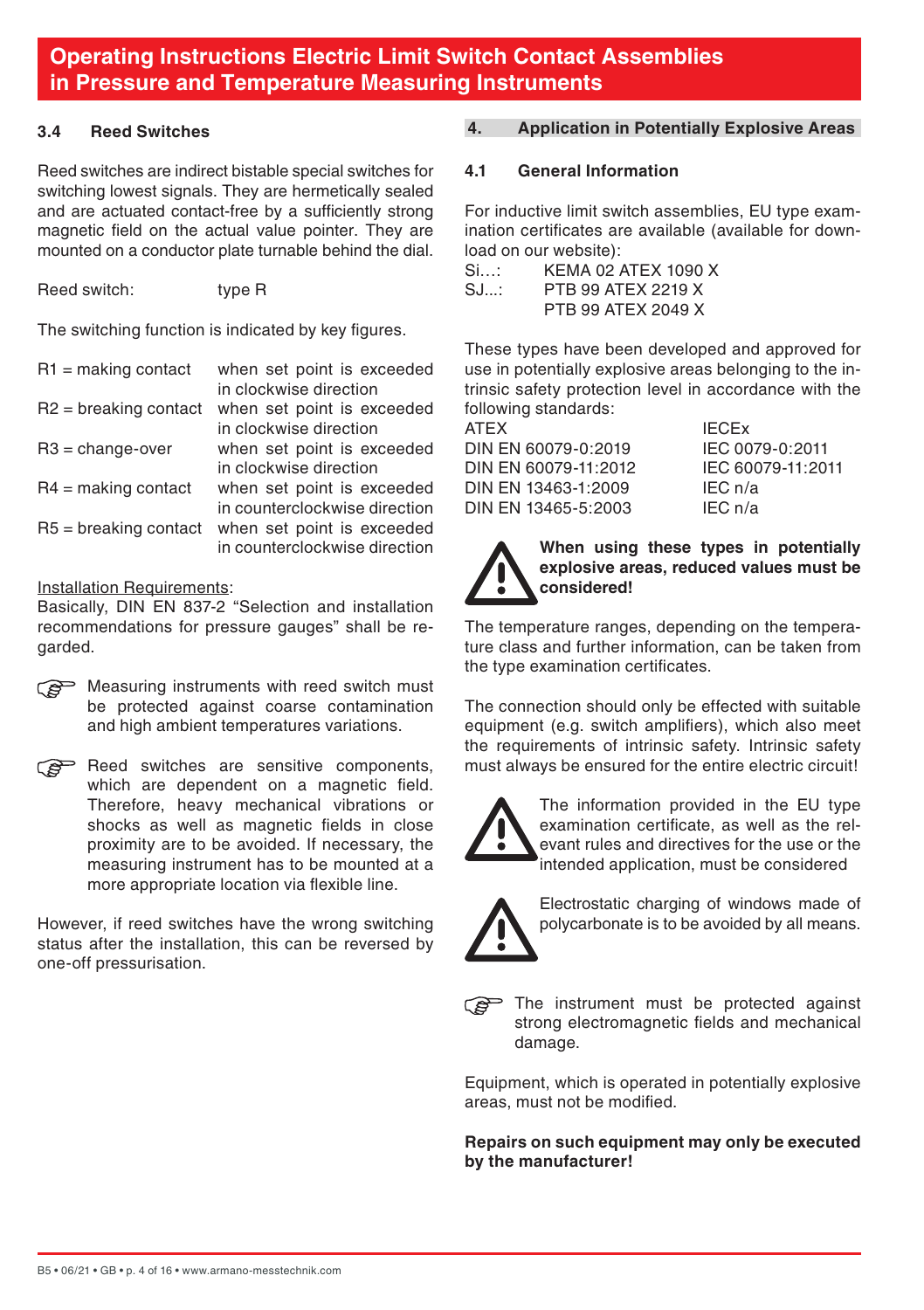#### **4.2 Marking for the Potentially Explosive Area**

Pressure gauges and thermometers with inductive limit switch contact assemblies are marked as follows:

Example: Bourdon tube pressure gauge model RCh100-3, manufacturer ARMANO Messtechnik GmbH (The marking is available with both locations)

#### **TURCK Si2-K08-Y1 (standard NCS 63, NCS 100)**

ARMANO Messtechnik GmbH **ARMANO** Manometerstraße 5 • 46487 Wesel

#### **Bourdon Tube Pressure Gauge Type RCh 100-3**



 II 2G Ex ia IIC T6, T5, T4 Gb II 2D Ex ia IIIC T95°C, Db **DEKRA 11 ATEX 0197 X 0344 IECEx DEK 11.0074 X**

Slot Initiator Type Si2-K08-Y1 (TURCK)  $U_{\text{max}} = 20 \text{ VDC } I_{\text{max}} = 60 \text{ mA } P_{\text{max}} = 130 \text{ mW}$  $C_{\text{imax}}$  = 250 nF Li = 350 uH −25 / +70 °C for T6 −25 / +85 °C for T5 −25 / +100 °C for T4 −25 / +70 °C for T95 °C (dust)

(content binding, arrangement free)

#### **P+F SJ 3,5 N (standard NCS 160)**



(content binding, arrangement free)

#### **P+F SJ...SN (S1N) (option all NCS)**



(content binding, arrangement free)

The switching function is marked as follows:



(content binding, arrangement free)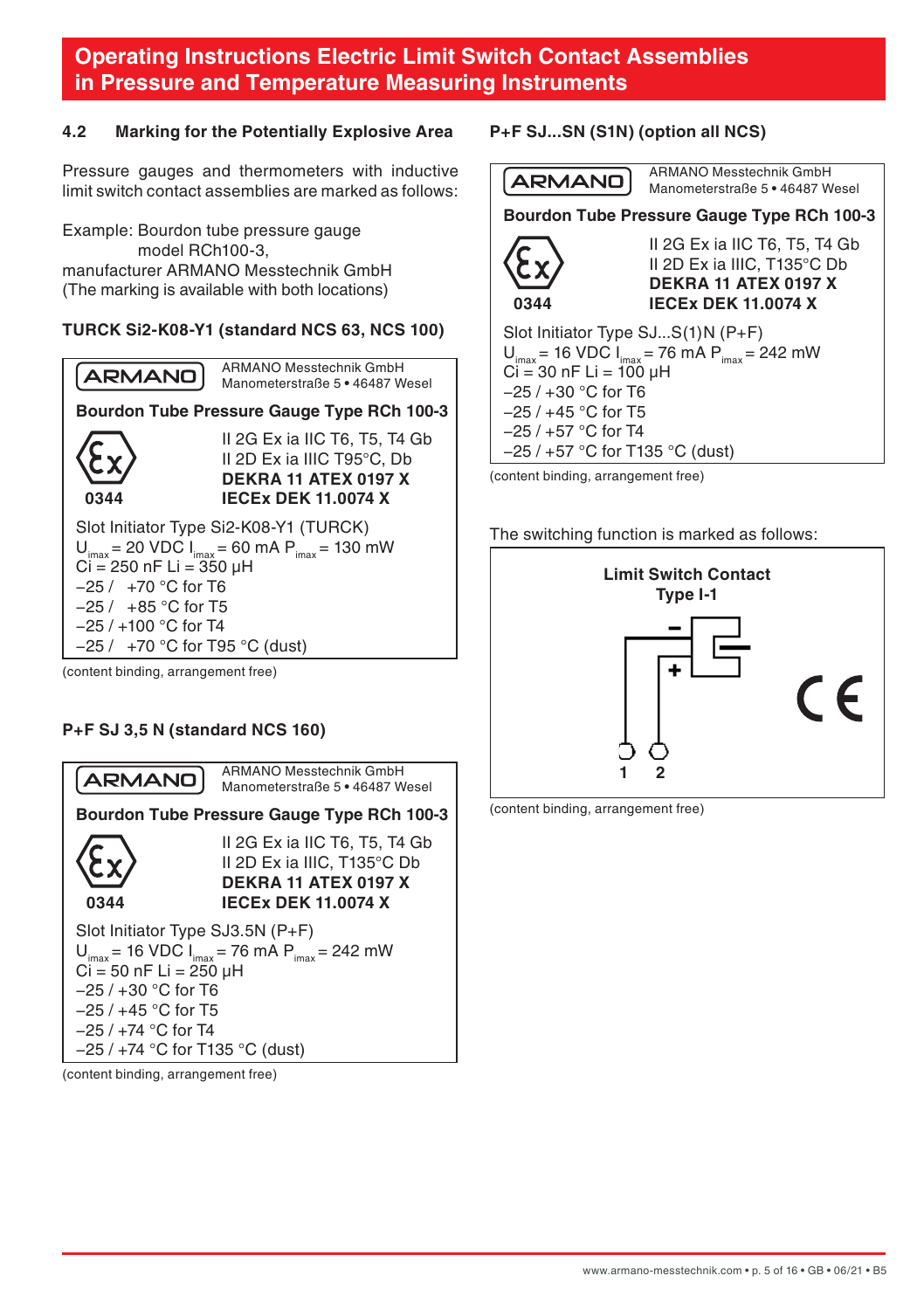#### **5. Technical Data**

#### **Ambient conditions**

Limit switch contact assemblies can be used in the range from  $-20/+70$  °C (-4/+158 °F)<sup>1)</sup>, provided the temperatures specified for the basic instrument do not restrict this range. In such cases, the restricted values apply.

The degree of protection according to DIN EN 60529 depends on the case type of the basic instrument as you can read in its respective data sheet.

#### **5.1 Performance Data for Electromechanical Limit Switch Contact Assemblies**

| Rated operating<br>voltage | max. 250 V                                                                                                                             |
|----------------------------|----------------------------------------------------------------------------------------------------------------------------------------|
| Breaking capacity          | 10 W/18 VA<br>(low-action contact)<br>30 W/50 VA<br>(magnetic contact)<br>20 W/20 VA<br>(for oil-filled cases and<br>magnetic contact) |
| Contact material           | silver nickel 10 µ gold-plated<br>(Ag80 Ni20 Au10 µ)                                                                                   |

#### **5.2 Performance Data for Inductive Limit Switch Contact Assemblies**

| Ambient<br>temperature | $-20/+70$ °C (-4/+158 °F) <sup>1)</sup>                                  |
|------------------------|--------------------------------------------------------------------------|
| Standards              | DIN EN 60947-5-6 (NAMUR)<br>DIN EN 60947-5-2 (EMC)<br>IEC 61 508 (SIL 2) |

#### **Type TURCK Si2-K08-Y1**

(standard for NCS 63-100)

| 2 mm                               |
|------------------------------------|
| 8.2 VDC                            |
| $>2.1 \text{ mA}$<br>$\leq$ 1.2 mA |
| $1.5$ kHz                          |
|                                    |

1) Important: Deviating values for potentially explosive applications!

2) maximum values from the EU type examination certificates

<sup>3)</sup> for one sensor circuit; 10 m long cable was taken into account

| Data for potentially explosive areas |                                                       |
|--------------------------------------|-------------------------------------------------------|
| Marking                              | II1G EEx ia IIC T6<br>II1D Ex ia D20 T95 $^{\circ}$ C |
| Ui                                   | 20 VDC <sup>2</sup>                                   |
| Τi                                   | $60 \text{ mA}^{2}$                                   |
| Pi                                   | 130 $mW^{2}$                                          |
| Ci                                   | 250 nF                                                |
| Ιi                                   | 350 µH                                                |

#### **Type P+F SJ 3.5 N**

(standard for NCS 160)

| Slot width                                                                | $3.5 \text{ mm}$                                    |  |  |
|---------------------------------------------------------------------------|-----------------------------------------------------|--|--|
| Nominal voltage U <sub>o</sub>                                            | 8 VDC                                               |  |  |
| Current consumption<br>oscillator non-<br>dampened<br>oscillator dampened | $>$ 3 mA<br>$<$ 1 mA                                |  |  |
| Switching frequency                                                       | 3 kHz                                               |  |  |
| Data for potentially explosive areas                                      |                                                     |  |  |
|                                                                           |                                                     |  |  |
| Marking                                                                   | II1G EEx ia IIC T6<br>II1D Ex ia D20 T $^{\circ}$ C |  |  |
| Ui                                                                        | $16 \text{ VDC}^{2}$                                |  |  |
| Li                                                                        | 76 m $A^{2}$                                        |  |  |
| Pi                                                                        | 242 mW <sup>2)</sup>                                |  |  |
| Ci                                                                        | 50 $nF^{2}$                                         |  |  |

#### **Type P+F SJ2(3.5)SN / S1N**  $($ option all  $NCS$

| $\overline{O}$ lubulu ali $\overline{O}$                                              |                                                     |  |  |
|---------------------------------------------------------------------------------------|-----------------------------------------------------|--|--|
| Slot width                                                                            | $2(3.5)$ mm                                         |  |  |
| Nominal voltage U <sub>o</sub>                                                        | 8 VDC                                               |  |  |
| Current consumption<br>oscillator non-<br>dampened<br>oscillator dampened $\leq 1$ mA | $> 3 \text{ mA}$                                    |  |  |
| Switching frequency                                                                   | 5 (3) kHz                                           |  |  |
| Data for potentially explosive areas                                                  |                                                     |  |  |
|                                                                                       |                                                     |  |  |
| Marking                                                                               | II1G EEx ia IIC T6<br>II1D Ex ia D20 T $^{\circ}$ C |  |  |
| Ui                                                                                    | $16 \text{ VDC}^{2}$                                |  |  |
| Ιi                                                                                    | 76 $mA^{3}$                                         |  |  |
| Pi                                                                                    | 242 mW <sup>2)</sup>                                |  |  |
| Ci                                                                                    | $30 nF^{3}$                                         |  |  |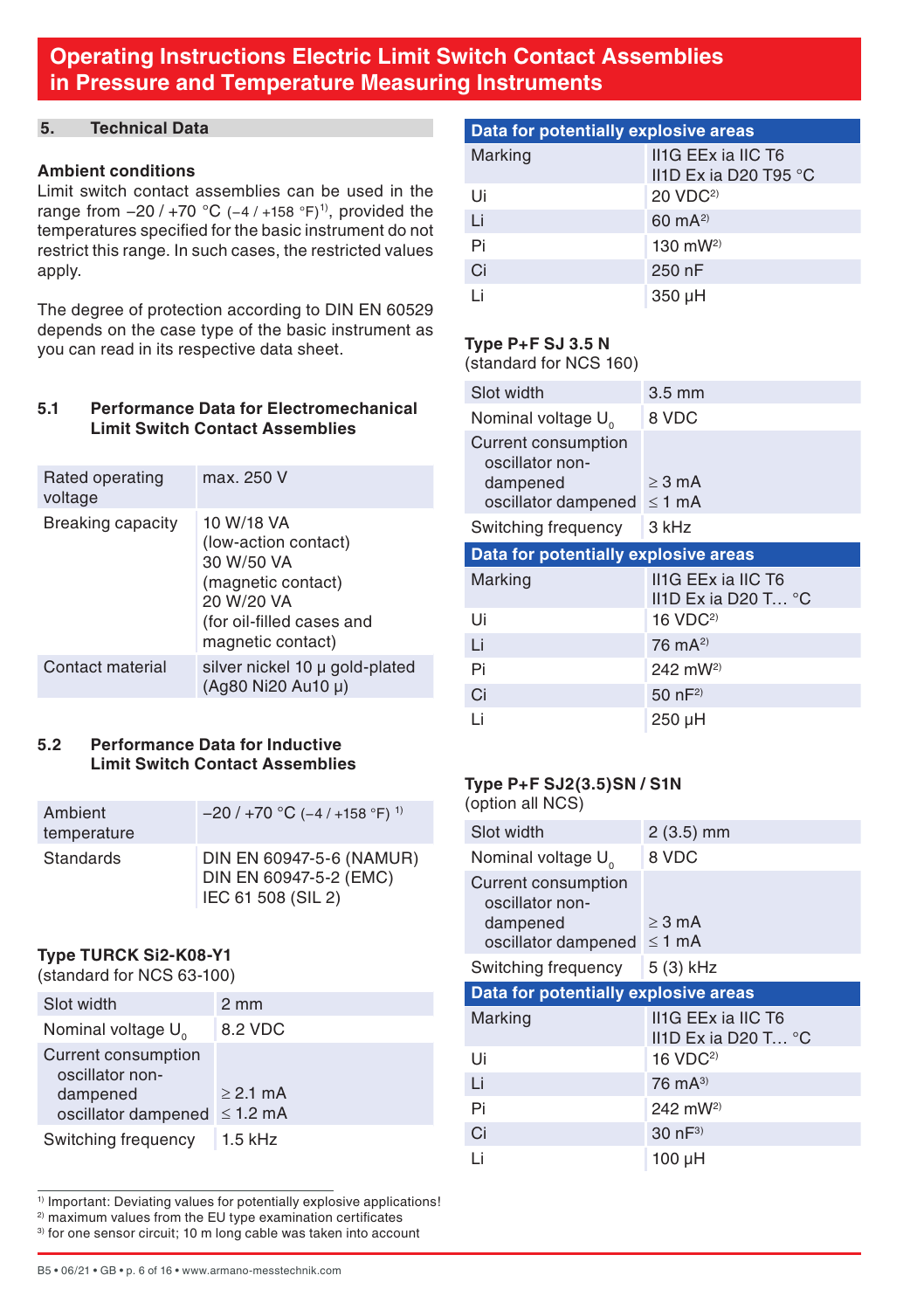#### **5.3 Performance Data for Electronic Limit Switch Contact Assemblies**

| Operating voltage range     | 1030 VDC                          |
|-----------------------------|-----------------------------------|
| Reverse polarity protection | ia                                |
| <b>EMC</b> according to     | DIN EN 60947-5-2                  |
| Output type                 | <b>PNP</b>                        |
| Switching action            | making contact                    |
| Switching current           | max. 100 mA                       |
| <b>Residual current</b>     | max. 100 µA                       |
| Ambient temperature         | $-25/+70 °C$<br>$(-13 / +158 °F)$ |

#### **5.4 Performance Data for Reed Switches**

| Operating voltage range | max. 75 VDC, 50 VA |
|-------------------------|--------------------|
| Breaking capacity       | max. 10 W/10 VA    |

#### **Electromagnetic compatibility**

Measuring instruments with inductive or electronic limit switch contact assemblies generally bear the CE-mark for electromagnetic compatibility.

Measuring instruments with electromechanical limit switch contact assemblies and reed switches also bear the CE-mark, but with the restriction that not more than five switching cycles per minute may be performed.

### **6. Mounting and Operation**

#### **6.1 Mounting**

First, check whether you have the right instrument for your specific application. The connection is mechanical as well as electrical.

The instruments must be mounted free of vibrations to avoid bouncing of closed switches.

In case of unstable measurement locations, the instrument can be mounted with a gauge holder (possibly in connection with a flexible line).

If vibrations cannot be avoided by suitable installation measures, instruments with a liquid filling must be used.



#### **6.2 Mechanical Connection**

- According to the general technical regulations for pressure and temperature measuring instruments, e.g. DIN EN 837-2 or DIN EN 13 190.
- Apply force at the wrench flats using a suitable tool.
- Do not apply the necessary force via case or terminal box.
- For safety pressure gauges (symbol S on the dial), keep a free space at the rear of at least 15 mm for blow-out back.

#### **6.3 Electrical Connection**

- Installation and electrical connection by qualified personnel only.
- Loosen plug connectors or terminal box by removing the centrally arranged fixing screw M3.
- Connect the cables using the screw connections.
- After completion of connection tighten the fixing screw hand-tight.

The assignment of the connections and the switching functions can be found in chapter 10 "Annex" and are indicated on the nameplate. Connecting terminals and ground terminal are marked accordingly.



The cable cross-sections must be designed for the maximum current consumption. The cable diameters must correspond to the nominal widths of the sealing inserts.

The instruments do not contain any overcurrent protection devices (for recommendations, see chapter 10 "Annex").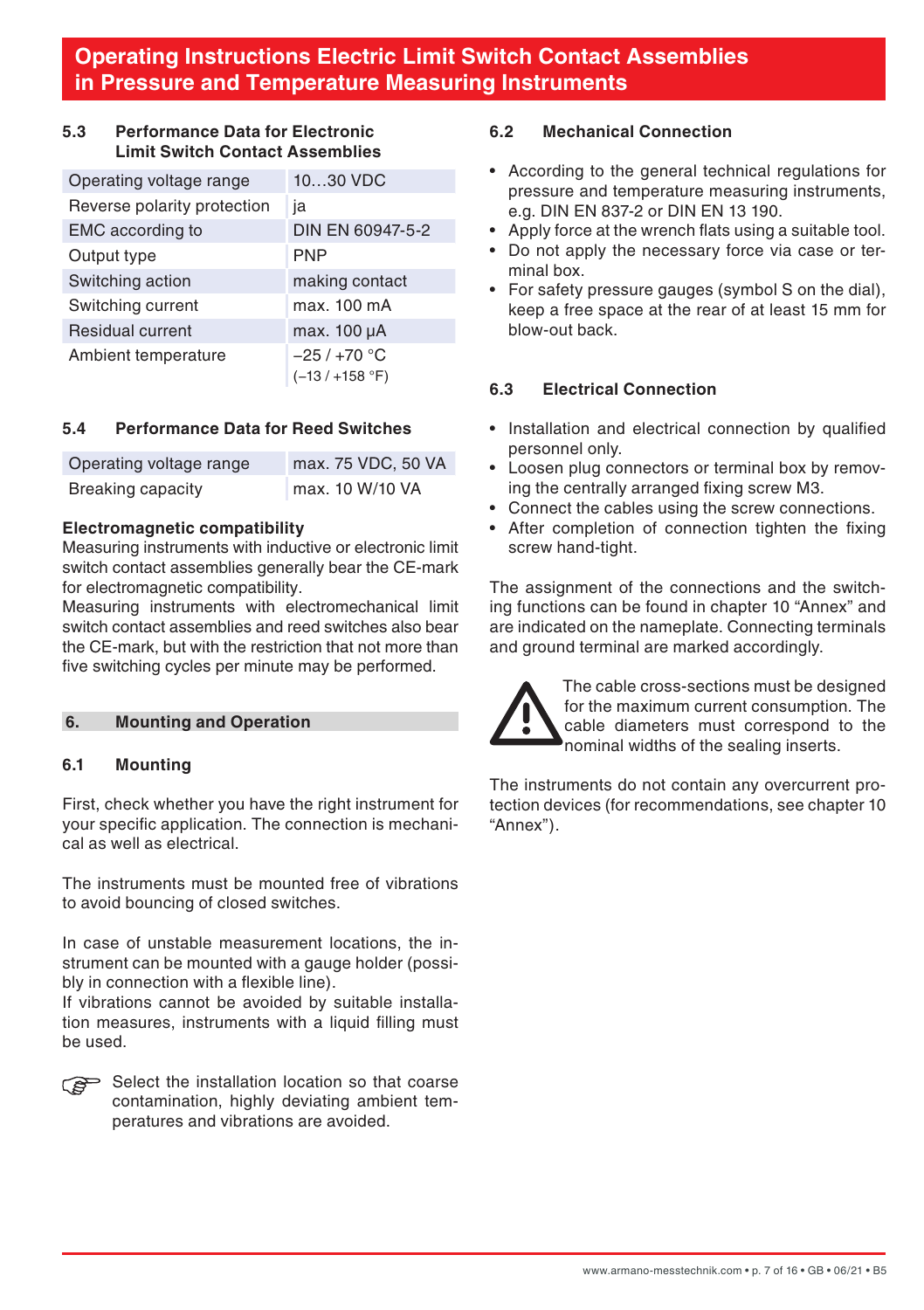- **6.4 Adjusting the Limit Setting Pointers**
- **6.4.1 Electromechanical, Inductive and Electronic Limit Switch Contact Assemblies**



**6.4.2 Reed Switches**



For the adjustment of a switching point, the device must be de-energised.

The adjustment of the set points is done manually from the inside after removing the bayonet ring, for the case versions "Fr" and "rFr" via removable key from the outside.

By moving the stationary pointer  $\bullet$  on the outer rim of the dial manually or with the removable key (see chapter 6.4.1), the respective switch can be adjusted to the required set point. The adjustment range of the contacts is 10 to 90 % of the full scale value.

The set points are adjusted from the outside via an adjusting lock in the window.

With a separate or permanently fitted key (included with delivery), the limit setting pointers of the contact assemblies are set to the value at which the switching operation is to take place.

By pushing and simultaneously turning the adjusting key  $\bullet$  into the adjusting lock  $\bullet$ , the limit setting pointers  $\bigcirc$  can be set over the entire range of the dial.

For reasons of switching accuracy, switching reliability and service life of the measuring system, they should be set between 10 and 90 % of the respective measurement span.

The adjusting lock on instruments with a liquid filling must never be opened! The instruments might leak.



Should an adjustment of the limit setting pointers only be possible manually with detached window (special version) and without adjustable lock, it may only take place in de-energised condition.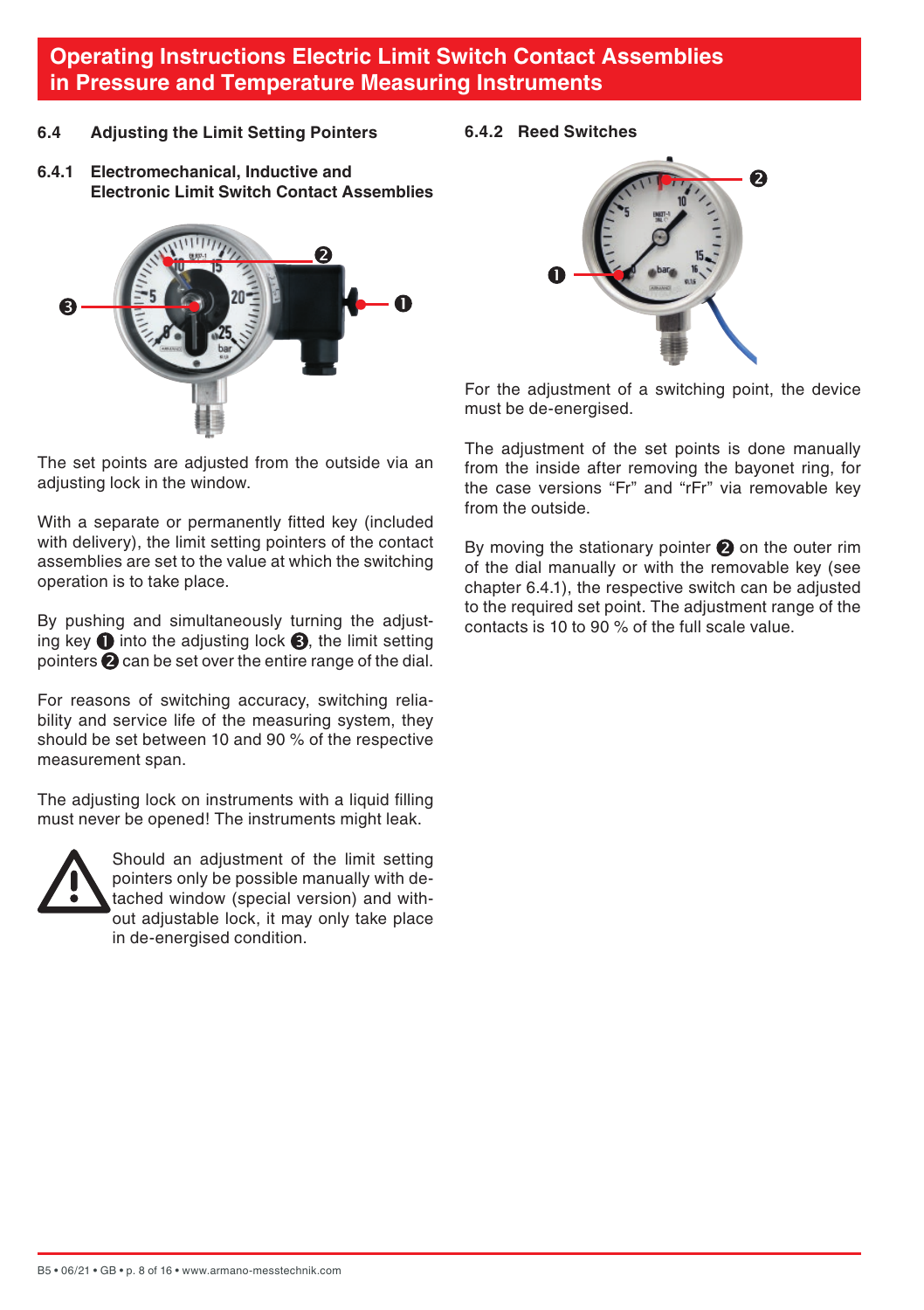**7. Maintenance/Cleaning, Storage and Transport**



#### **CAUTION! Material damage and loss of warranty!**

 Any modifications or interventions in the device, made by the customer, might damage important parts or components. Such intervention leads to the loss of any warranty and manufacturer's responsibility!

 $\rightarrow$  Never modify the device or perform any repairs yourself.

#### **Maintenance:**

The instruments are maintenance-free.

To ensure measurement accuracy and reliability of the switching action, we recommend checking the instruments regularly (once or twice a year). For this, the instrument must be separated from the process and checked by using a pressure or temperature test device.

The instrument cannot be repaired by the operator. In case of faults, which cannot be eliminated without interference in the device, please return the instrument to the manufacturer for repair. Any arising repairs may only be executed by the manufacturer.

#### **Cleaning**:

- Clean the device with a dry or slightly dampened lint-free cloth.
- Before cleaning the interior of connector or cable box, they must be de-energised.
- Before switching the instrument on again, please make sure that all parts have properly dried.
- Do not use any sharp objects or aggressive agents for cleaning.

#### **Storage and transport:**

- Use the original packaging or comparable packaging for transport.
- Avoid impacts or strong vibrations.
- Protect the device against moisture, direct sunlight and other heat sources.
- Permissible storage temperature: −40 / +70°C (−40 / +158 °F).
- Before use, allow adaptation to the prevailing temperature.

#### **8. Dismounting and Disposal**

#### **Before dismounting:**

The instrument must be unpressurised before dismounting! Please remove the instrument completely from its application area.

#### **Disposal:**

#### **NO DOMESTIC WASTE!**



 The device comprises various materials. It shall not be disposed of together with domestic waste.

 $\rightarrow$  Bring the device to your local recycling plant

or

 $\rightarrow$  send the device back to your supplier or to the ARMANO Messtechnik GmbH.

#### **9. CE Conformity**

The CE marking of the instruments certifies the conformity with prevailing EU directives for placing products on the market within the European Community. The following directives apply:

> 2014/68/EU (PED) 2014/30/EU (EMC) 2014/35/EU (Low-voltage directive) 2014/34/EU (ATEX)

 The corresponding declarations of conformity are enclosed or available upon request.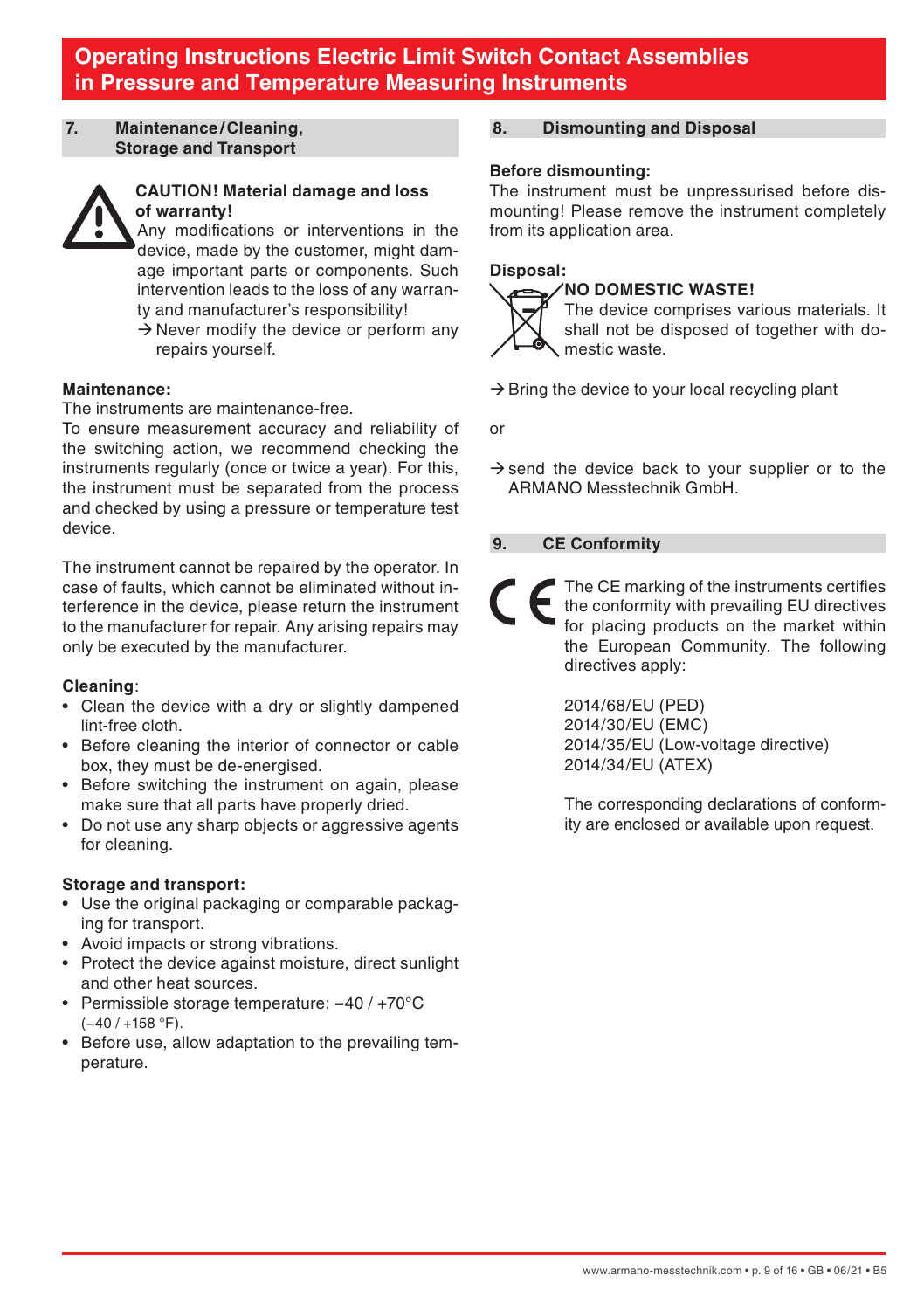#### **10. Annex**

## **10.1 Pin Assignment of the Limit Switch Contact Assemblies**

### **Low-action and magnetic contact**  $NCS 63-160$

(based on DIN 16 085/16 196)

|              | <b>Version</b> |                             | <b>Pin assignment</b> |         |                                                     |                             |
|--------------|----------------|-----------------------------|-----------------------|---------|-----------------------------------------------------|-----------------------------|
| <b>Model</b> | <b>Type</b>    |                             | <b>Standard</b>       |         | 2 separated circuits                                | <b>3 separated circuits</b> |
| <b>Mx</b>    | 1-fold         |                             | $1 + 4$               |         |                                                     |                             |
| M3           | single         | make contact                | $1 + 4$               |         |                                                     |                             |
|              | change-over    | break contact               | $2 + 4$               |         | $\overline{\phantom{0}}$                            |                             |
| <b>Mxx</b>   | 2-fold         | $1st$ contact               | $1 + 4$               |         | $1 + 2$                                             |                             |
|              |                | $2nd$ contact               | $2 + 4$               |         | $3 + 4$                                             | $\overline{\phantom{a}}$    |
| M33          | double         | 1 <sup>st</sup> change-over |                       |         |                                                     |                             |
|              | change-over    | make contact                | $1 + 4$               |         | $1 + 4$                                             |                             |
|              | break contact  | $2 + 4$<br>$2 + 4$          |                       |         |                                                     |                             |
|              |                | 2 <sup>nd</sup> change-over |                       |         |                                                     |                             |
|              |                | make contact                | $5 + 4$               |         | $5 + 3$                                             |                             |
|              |                | break contact               | $6 + 4$               |         | $6 + 3$                                             |                             |
| <b>Mxxx</b>  | 3-fold         |                             |                       |         | 1 <sup>st</sup> separated 2 <sup>nd</sup> separated |                             |
|              |                | $1st$ contact               | $1 + 4$               | $1 + 2$ | $1 + 4$                                             | $1 + 2$                     |
|              |                | $2nd$ contact               | $2 + 4$               | $3 + 5$ | $2 + 4$                                             | $3 + 4$                     |
|              |                | 3rd contact                 | $3 + 4$               | $4 + 5$ | $5 + 6$                                             | $5 + 6$                     |
| <b>Mxxxx</b> | 4-fold         | $1st$ contact               | $1 + 6$               |         |                                                     | ٠                           |
|              |                | 2 <sup>nd</sup> contact     | $2 + 6$               |         | $\overline{\phantom{0}}$                            | ٠                           |
|              |                | 3 <sup>rd</sup> contact     | $3 + 6$               |         |                                                     |                             |
|              |                | 4 <sup>th</sup> contact     | $4 + 6$               |         |                                                     |                             |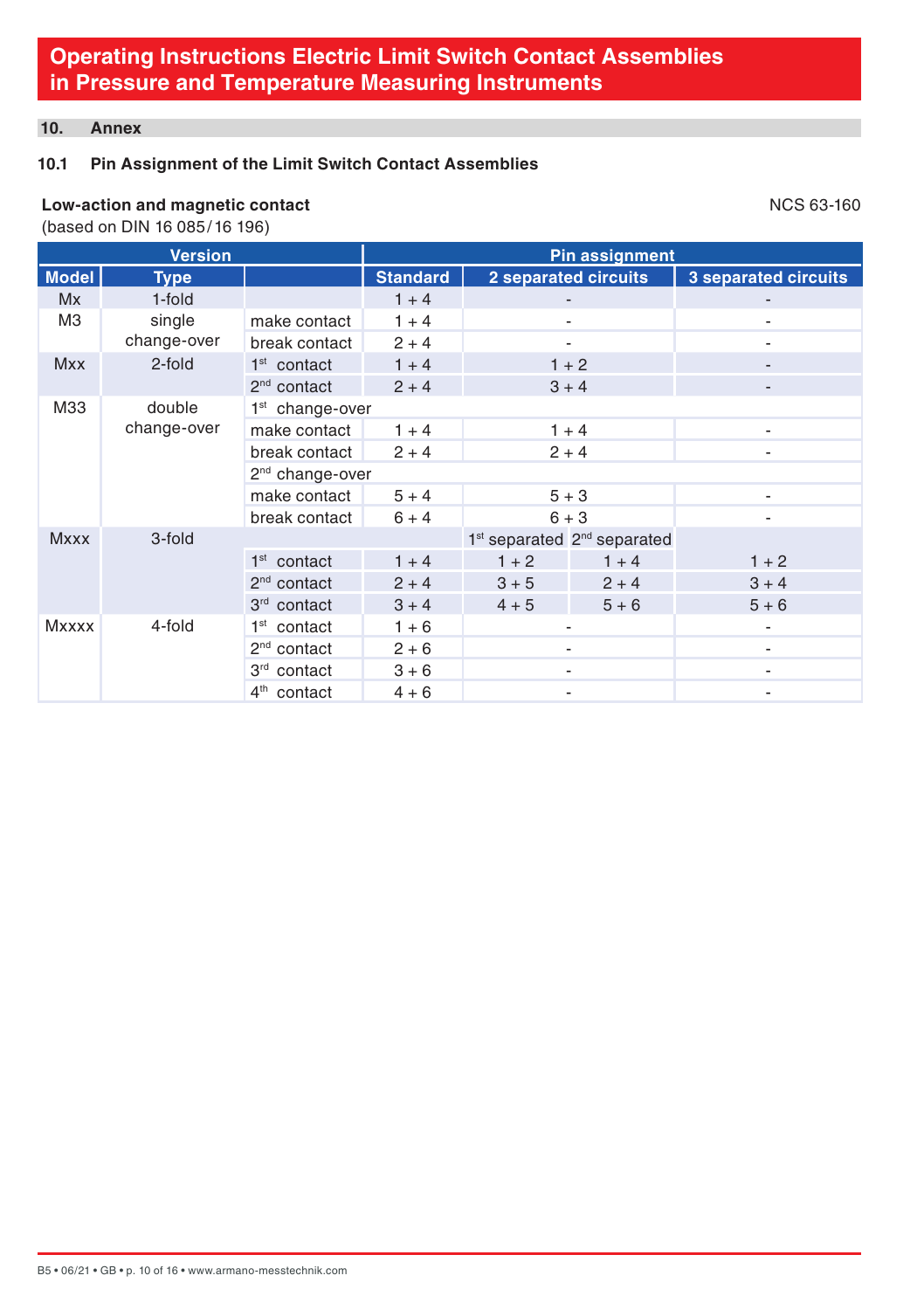## **Inductive contact** NCS 63-160

(based on DIN 16 085/16 196)

| <b>Version</b> |             |                         | <b>Pin assignment</b> |                                  |  |
|----------------|-------------|-------------------------|-----------------------|----------------------------------|--|
| <b>Model</b>   | <b>Type</b> |                         | <b>Clamp</b>          | <b>Polarity</b>                  |  |
| lx             | 1-fold      |                         | 1                     | $\overline{\phantom{a}}$         |  |
|                |             |                         | $\overline{c}$        | $\ddot{}$                        |  |
| <b>Ixx</b>     | 2-fold      | $1st$ contact           | 1                     | $\overline{\phantom{a}}$         |  |
|                |             |                         | $\overline{2}$        | $\qquad \qquad +$                |  |
|                |             | 2 <sup>nd</sup> contact | 3                     | $\overline{\phantom{a}}$         |  |
|                |             |                         | $\overline{4}$        | $\begin{array}{c} + \end{array}$ |  |
| <b>Ixxx</b>    | 3-fold      | $1st$ contact           | 1                     | ۰                                |  |
|                |             |                         | $\overline{c}$        | $\ddot{}$                        |  |
|                |             | 2 <sup>nd</sup> contact | 3                     | $\overline{\phantom{a}}$         |  |
|                |             |                         | 4                     | $+$                              |  |
|                |             | 3rd contact             | 5                     | $\overline{\phantom{a}}$         |  |
|                |             |                         | 6                     | $+$                              |  |
| <b>Ixxxx</b>   | 4-fold      |                         |                       | cable box left                   |  |
|                |             | $1st$ contact           | 1                     | $\overline{\phantom{a}}$         |  |
|                |             |                         | $\overline{2}$        | $\qquad \qquad +$                |  |
|                |             | 2 <sup>nd</sup> contact | 3                     | $\overline{\phantom{a}}$         |  |
|                |             |                         | $\overline{4}$        | $\qquad \qquad +$                |  |
|                |             |                         | cable box right       |                                  |  |
|                |             | 3rd contact             | $\mathbf{1}$          | $\overline{\phantom{a}}$         |  |
|                |             |                         | $\overline{2}$        | $\qquad \qquad +$                |  |
|                |             | 4 <sup>th</sup> contact | 3                     | $\overline{\phantom{a}}$         |  |
|                |             |                         | $\overline{4}$        | $\qquad \qquad +$                |  |

### **Electronic contact (3-wire version)** NCS 63-160

|              | <b>Version</b> | <b>Pin assignment</b> |                           |                              |
|--------------|----------------|-----------------------|---------------------------|------------------------------|
| <b>Model</b> | <b>Type</b>    |                       | <b>Clamp</b>              | <b>Connection</b>            |
|              |                |                       |                           | $\ddot{}$                    |
| Ex           | 1-fold         | $\overline{c}$        |                           | $\overline{\phantom{a}}$     |
|              |                | 3                     | (contact)                 | A                            |
|              |                |                       |                           | $+$                          |
| Exx          |                | $\overline{2}$        |                           | $\overline{\phantom{a}}$     |
|              | 2-fold         | 3                     | (1 <sup>st</sup> contact) | A                            |
|              |                | 4                     | (2 <sup>nd</sup> contact) | A                            |
|              | 3-fold         | 1                     |                           | $^{+}$                       |
| Exxx         |                | $\overline{c}$        |                           | $\qquad \qquad \blacksquare$ |
|              |                | 3                     | $(1st$ contact)           | Α                            |
|              |                | 4                     | (2 <sup>nd</sup> contact) | A                            |
|              |                | 5                     | (3 <sup>rd</sup> contact) | Α                            |
|              |                | 1                     |                           | $+$                          |
| Exxxx        |                | $\overline{2}$        |                           | $\overline{\phantom{a}}$     |
|              |                | 3                     | (1 <sup>st</sup> contact) | A                            |
|              | 4-fold         | $\overline{4}$        | (2 <sup>nd</sup> contact) | A                            |
|              |                | 5                     | (3 <sup>rd</sup> contact) | A                            |
|              |                | 6                     | $(4th$ contact)           | A                            |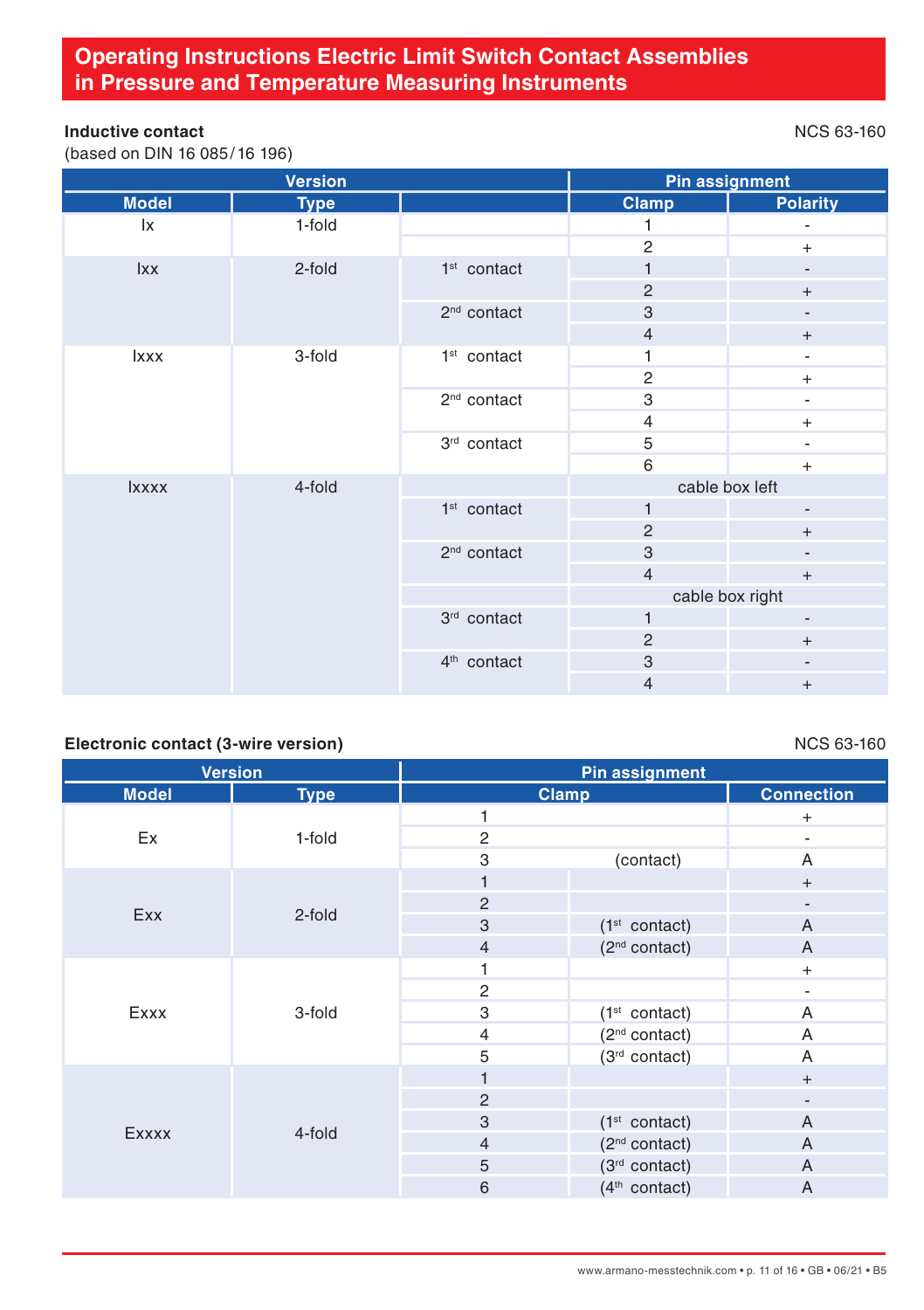#### **Electronic contact (2-wire version)** NCS 63-160

|              | <b>Version</b> | <b>Pin assignment</b> |                           |                              |
|--------------|----------------|-----------------------|---------------------------|------------------------------|
| <b>Model</b> | <b>Type</b>    | <b>Clamp</b>          |                           | <b>Connection</b>            |
| Ex           | 1-fold         |                       |                           | $\overline{\phantom{a}}$     |
|              |                | $\overline{4}$        |                           | $+$                          |
| Exx          | 2-fold         |                       | $(1st$ contact)           | ۰                            |
|              |                | $\overline{2}$        | (2 <sup>nd</sup> contact) | -                            |
|              |                | 4                     |                           | $+$                          |
| Exxx         | 3-fold         |                       | (1 <sup>st</sup> contact) |                              |
|              |                | $\overline{2}$        | (2 <sup>nd</sup> contact) | $\qquad \qquad \blacksquare$ |
|              |                | 3                     | $(3rd$ contact)           | $\overline{\phantom{a}}$     |
|              |                | $\overline{4}$        |                           | $+$                          |
| Exxxx        | 4-fold         |                       | (1 <sup>st</sup> contact) | ٠                            |
|              |                | $\overline{2}$        | (2 <sup>nd</sup> contact) |                              |
|              |                | 3                     | (3 <sup>rd</sup> contact) | ٠                            |
|              |                | 4                     | (4 <sup>th</sup> contact) | ٠                            |
|              |                | 6                     |                           | $+$                          |

#### **Reed contact** NCS 63

|                | <b>Version</b>     | <b>Pin assignment</b> |                    |           |
|----------------|--------------------|-----------------------|--------------------|-----------|
| <b>Model</b>   | <b>Type</b>        |                       | <b>Plug</b>        | Cable     |
| <b>Rx</b>      | 1-fold             |                       | $1 + 2$            | $bl + bn$ |
| R <sub>3</sub> | single change-over | make contact          | $1 + 3$            |           |
|                | break contact      |                       | $2 + 3$            |           |
| <b>Rxx</b>     | 2-fold             | $1st$ contact         | $1 + 2$<br>$1 + 3$ |           |
|                |                    | $2nd$ contact         | $2 + 3$            | $3 + 4$   |

#### **Micro switch** NCS 100

(based on DIN 16 085 / 16 196)

| Version      |                    |               |                       |  |
|--------------|--------------------|---------------|-----------------------|--|
| <b>Model</b> | <b>Type</b>        |               | <b>Pin assignment</b> |  |
| <b>MS</b>    | single change-over | make contact  | 1 + 4                 |  |
|              |                    | break contact | $2 + 4$               |  |

#### **10.2 Contact Load of Electromechanical Limit Switch Contact Assemblies**

#### **Contact load limits for ohmic loads (according to DIN EN 60947-5-1:1991)**

|                                          | <b>Low-action</b> | <b>Magnetic contact</b> |                       |  |  |
|------------------------------------------|-------------------|-------------------------|-----------------------|--|--|
|                                          | contact           | gas filled devices      | liquid filled devices |  |  |
| Rated insulation voltage                 | 60 < U < 250 V    | 60 < U < 250 V          | $60 < U$ , < 250 V    |  |  |
| Rated operating voltage U <sub>eff</sub> | max. 250 V        | max. 250 V              | max. 250 V            |  |  |
| Nominal operational current:             |                   |                         |                       |  |  |
| switch-on current                        | 0.7A              | 1.0A                    | 1.0A                  |  |  |
| breaking current                         | 0.7A              | 1.0A                    | 1.0A                  |  |  |
| continuous current                       | 0.6A              | 0.6A                    | 0.6A                  |  |  |
| Breaking capacity                        | 10 W 18 VA        | 30 W 50 VA              | 20 W 20 VA            |  |  |

For contacts with slight spirals, the nominal operational currents must be halved due to the low cross-section of the spring (this applies to special versions, which are not listed in the data sheets).

None of the limit values for voltage, current and power must be exceeded.

B5 • 06/21 • GB • p. 12 of 16 • www.armano-messtechnik.com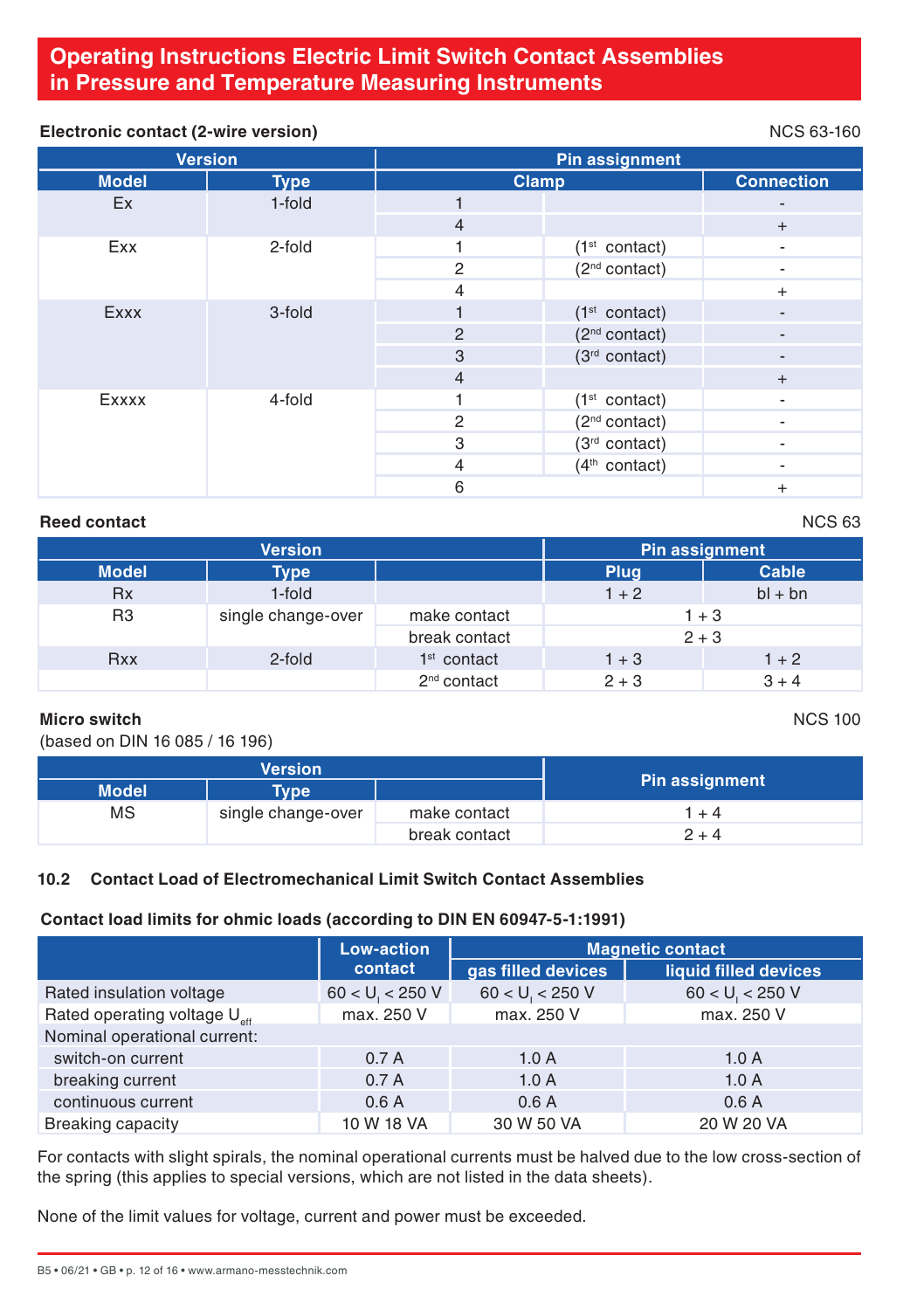| Voltage acc. to            | <b>Low-action contact</b> |            |                   | <b>Magnetic contact</b> |     |                       |            |     |                    |
|----------------------------|---------------------------|------------|-------------------|-------------------------|-----|-----------------------|------------|-----|--------------------|
| <b>DIN IEC 38</b>          | gas filled devices        |            |                   |                         |     | liquid filled devices |            |     |                    |
| DC voltage /<br>AC voltage |                           | ohmic load | inductive<br>load | ohmic load              |     | inductive<br>load     | ohmic load |     | inductive<br>load  |
|                            | DC                        | AC         | AC $\phi > 0.7$   | DC.                     | AC  | AC $\phi > 0.7$       | DC         | AC  | AC $\varphi > 0.7$ |
| V                          | mA                        | mA         | mA                | mA                      | mA  | mA                    | mA         | mA  | mA                 |
| 230                        | 40                        | 45         | 25                | 100                     | 120 | 65                    | 65         | 90  | 40                 |
| 110                        | 80                        | 90         | 45                | 200                     | 240 | 130                   | 130        | 180 | 85                 |
| 48                         | 120                       | 170        | 70                | 300                     | 450 | 200                   | 190        | 330 | 130                |
| 24                         | 200                       | 350        | 100               | 400                     | 600 | 250                   | 250        | 150 | 150                |

#### **Recommended contact load for ohmic and inductive load**

#### **Recommended values for overcurrent protection devices (according to DIN EN 60947-5-1)1)**

| Voltage |       | <b>Magnetic contact</b><br>nominal case size |     | <b>Low-action contact</b><br>nominal case size |        |        |
|---------|-------|----------------------------------------------|-----|------------------------------------------------|--------|--------|
|         | 63    | 100                                          | 160 | 63                                             | 100    | 160    |
| 24      | 1 A   | 2 A                                          | 2 A | 0.63A                                          | 1 A    | 1 A    |
| 250     | 0.63A | 1 A                                          | 1 A | 0.125A                                         | 0.315A | 0.315A |

For contacts with slight spirals, these values must be halved (this applies to special versions, which are not listed in the data sheets).

#### **Impulse-controlled Multifunctional Relays, Type MSR**

Multifunctional relays serve the purpose of increasing the breaking capacity, as the control circuit is of the low voltage type.

Very frequently, the breaking capacity of electromechanical limit switch contact assemblies is exceeded, resulting in rapid wear of the contact pins and thus leading to hazardous functional impairments.

When using limit switch contact assemblies in oil (this relates only to magnetic contacts), difficulties regarding switching reliability, service life of the contacts and oil contamination can occur.

In oil-filled contact pressure gauges or thermometers, the oil combusts with the occurring switching spark, which results in the oil turning turbid on the one hand, and in the charring of the contacts on the other hand. By using our impulse-controlled multi-functional relays, these problems can be avoided. The service life of the limit switch contact assemblies is considerably increased, as the opening and closing of the contacts is effected to 99 % in a de-energised condition. Moreover, flutter effects are almost entirely prevented due to the time behaviour of the relay.

<sup>1)</sup> The values refer to semi-time lag fuses and a maximum short-circuit current of 100 A.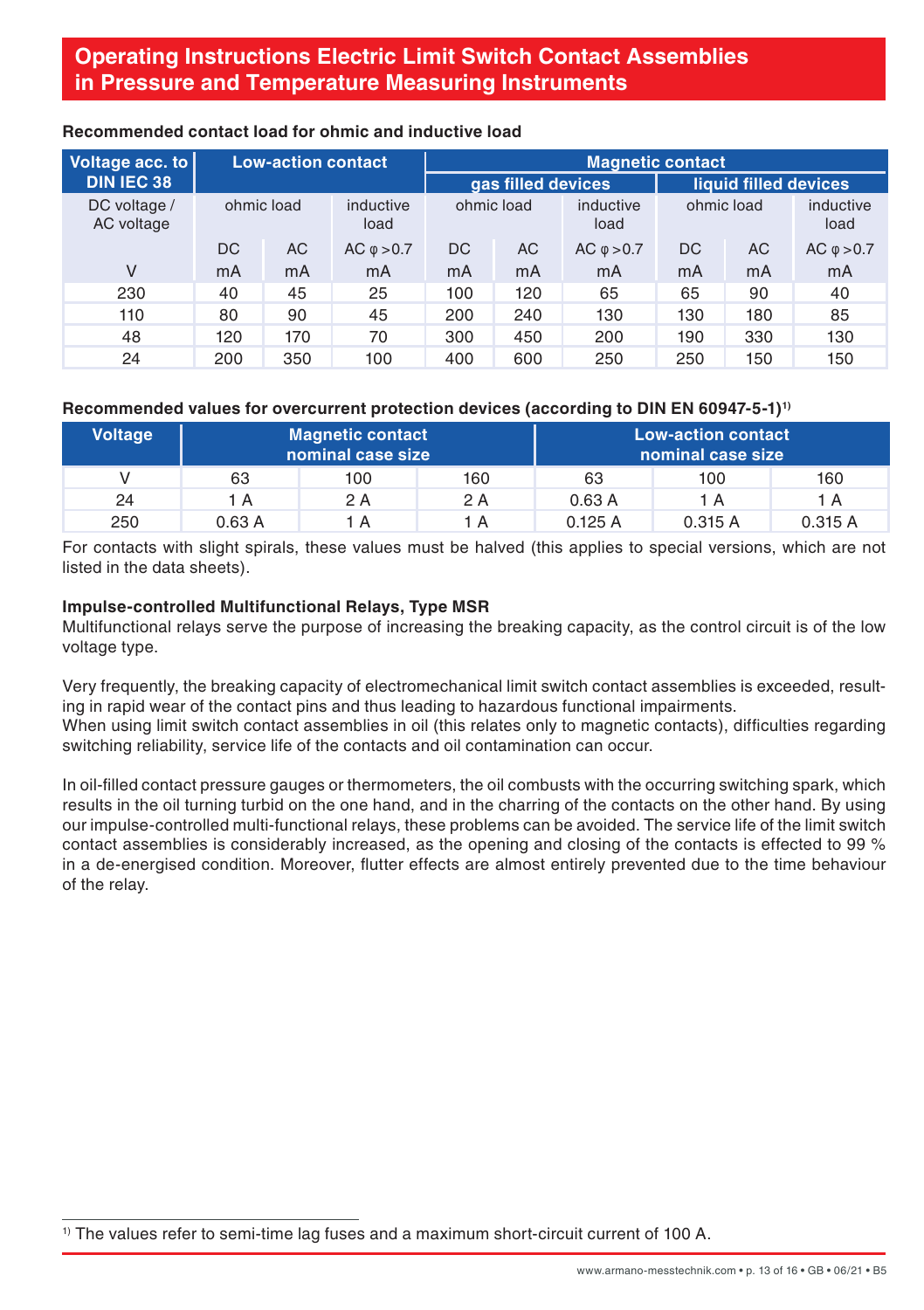#### **11. Declarations of Conformity**

**EU-Konformitätserklärung** *EU Declaration of Conformity*

Für die nachfolgend bezeichneten Erzeugnisse

#### **MANOMETER NG 63 MIT REEDKONTAKT**

wird hiermit bestätigt, dass sie den wesentlichen Schutzanforderungen entsprechen, die in der Richtlinie des Rates zur Angleichung der Rechtsvorschriften der Mitgliedstaaten über die elektromagnetische Verträglichkeit (2014/30/EU) festgelegt sind.

Sie fallen nicht unter die Niederspannungsrichtlinie (2014/35/EU), da sie nur mit Spannungen unter 50 V AC bzw. 75 V DC betrieben werden dürfen.

Diese Erklärung gilt für alle Exemplare, die nach den anhängenden Datenblättern 1211.94 und 1610.94 – welche Bestandteil dieser Erklärung sind – hergestellt werden.

Zur Beurteilung der Erzeugnisse hinsichtlich der o. a. Richtlinien wurden folgende Normen herangezogen:

*We hereby declare for the following named goods*

#### *PRESSURE GAUGES NCS 63 WITH REED SWITCH*

*that they meet the essential protective requirements, which have been fixed in the Directive of the European Parliament and the Council on the approximation of the laws of the Member States relating to the electromagnetic compatibility (2014/30/EU). They are not subject to the Low Voltage Directive (2014/35/EU) since they may be used with voltages below 50 V AC or 75 V DC only.*

*This declaration applies to any specimen manufactured according to the attached data sheets 1211.94 and 1610.94, which are part of this declaration.* 

*The following standards have been used to assess the goods regarding the aforementioned directives:* 

 **DIN EN 60947-1: 2015-09 DIN EN 60947-5-1: 2010-04 DIN EN 61010-1: 2011-07**

Die Geräte werden nach geltender guter Ingenieurpraxis ausgelegt und gefertigt. Des Weiteren fallen Manometer mit einem Messbereichsendwert > 0,5 bar als "druckhaltende Ausrüstungsteile" unter die

#### **Druckgeräterichtlinie (2014/68/EU)**

Soweit zutreffend erstreckt sich die CE-Kennzeichnung dann auch auf diese Richtlinie. Die Konformität wird in gesonderten Erklärungen bestätigt.

*The instruments are designed and manufactured according to sound engineering practice. Moreover, pressure gauges with upper range values >0.5 bar are, as pressure equipment parts, subject to* 

#### *Pressure Equipment Directive (2014/68/EU)*

*As far as they are concerned, the CE-marking then also applies to this directive. The conformity is certified in separate declarations.* 

04/21 010 EU-Konformitätserklärung REEDSCHALTER Ausg. 04/21 Ausg. EDSCHALTER ung REE

-U-Konfo ç Diese Erklärung wird verantwortlich für den Hersteller: *This declaration is issued under the sole responsibility of the manufacturer:*

abgegeben durch/*by* **ARMANO Messtechnik GmbH**

Grünhain-Beierfeld, 2021-04-15

í

**Bernd Vetter** Geschäftsführender Gesellschafter/*Managing Director*



**ARMANO Messtechnik GmbH Standort Beierfeld** Am Gewerbepark 9 08344 Grünhain-Beierfeld Tel.: +49 3774 58 – 0 Fax: +49 3774 58 – 545 mail@armano-beierfeld.com

#### **Standort Wesel**

Manometerstraße 5 46487 Wesel-Ginderich Tel.: +49 2803 9130 – 0 Fax: +49 2803 1035 mail@armano-wesel.com

www.armano-messtechnik.de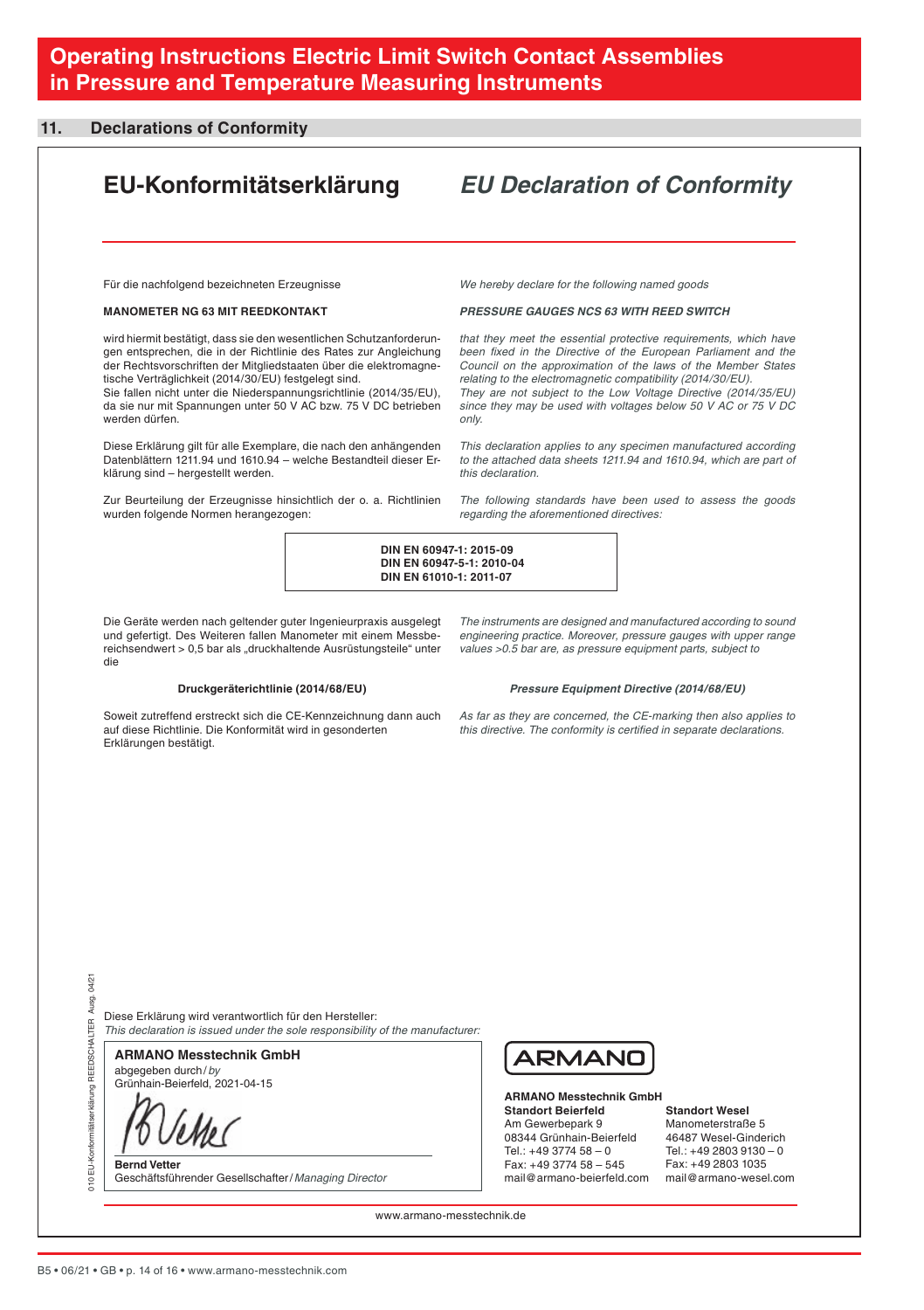| EU-Konformitätserklärung                                                                                                                                                                                                                                                                                                                                                                                                                                                                       | <b>EU Declaration of Conformity</b>                                                                                                                                                                                                                                                                                                                                                                                                                                                               |  |  |  |
|------------------------------------------------------------------------------------------------------------------------------------------------------------------------------------------------------------------------------------------------------------------------------------------------------------------------------------------------------------------------------------------------------------------------------------------------------------------------------------------------|---------------------------------------------------------------------------------------------------------------------------------------------------------------------------------------------------------------------------------------------------------------------------------------------------------------------------------------------------------------------------------------------------------------------------------------------------------------------------------------------------|--|--|--|
| Für die nachfolgend bezeichneten Erzeugnisse                                                                                                                                                                                                                                                                                                                                                                                                                                                   | We hereby declare for the following named goods                                                                                                                                                                                                                                                                                                                                                                                                                                                   |  |  |  |
| <b>MANOMETER UND THERMOMETER mit</b><br>elektromechanischen (M, S), induktiven (I) oder elektronischen<br>(E) Grenzsignalgebern                                                                                                                                                                                                                                                                                                                                                                | <b>PRESSURE GAUGES AND THERMOMETERS with</b><br>electromechanical (M, S), inductive (I) or electronic (E) limit<br>switch contacts                                                                                                                                                                                                                                                                                                                                                                |  |  |  |
| wird hiermit erklärt, dass sie den wesentlichen Schutzanforderungen<br>entsprechen, die in der nachfolgend bezeichneten Richtlinie festge-<br>legt sind:                                                                                                                                                                                                                                                                                                                                       | that they meet the essential protective requirements, which have<br>been fixed in the following directives:                                                                                                                                                                                                                                                                                                                                                                                       |  |  |  |
| RICHTLINIE 2014/30/EU DES EUROPÄISCHEN PARLAMENTS<br>UND DES RATES vom 26. Februar 2014<br>zur Angleichung der Rechtsvorschriften der Mitgliedstaaten über die<br>elektromagnetische Verträglichkeit - kurz: EMV-Richtlinie<br>Die Geräte werden nach geltender guter Ingenieurpraxis ausgelegt<br>und gefertigt. (nicht M, S)                                                                                                                                                                 | DIRECTIVE 2014/30/EU OF THE EUROPEAN PARLIAMENT AND<br>THE COUNCIL from February 26, 2014<br>on the approximation of the laws of the Member States relating to<br>the electromagnetic compatibility - short: EMC Directive<br>The instruments are designed and manufactured according to sound<br>engineering practice. (not M, S)                                                                                                                                                                |  |  |  |
| RICHTLINIE 2014/35/EU DES EUROPÄISCHEN PARLAMENTS<br>UND DES RATES vom 26. Februar 2014<br>über elektrische Betriebsmittel zur Verwendung innerhalb bestimmter<br>Spannungsgrenzen (nicht I, E) - kurz: Niederspannungsrichtlinie                                                                                                                                                                                                                                                              | DIRECTIVE 2014/35/EU OF THE EUROPEAN PARLIAMENT AND<br>THE COUNCIL from February 26, 2014<br>on electrical equipment designed for the use within certain voltage<br>limits (not I, E) - short: Low Voltage Directive                                                                                                                                                                                                                                                                              |  |  |  |
| RICHTLINIE 2011/65/EU DES EUROPÄISCHEN PARLAMENTS<br>UND DES RATES vom 08. Juni 2011<br>zur Beschränkung der Verwendung bestimmter gefährlicher Stoffe<br>in Elektro- und Elektronikgeräten - kurz: RoHS-Richtlinie                                                                                                                                                                                                                                                                            | DIRECTIVE 2011/65/EU OF THE EUROPEAN PARLIAMENT AND<br>THE COUNCIL from June 8, 2011<br>on the restriction of the use of certain hazardous substances in elec-<br>trical and electronic equipment - short: RoHS Directive                                                                                                                                                                                                                                                                         |  |  |  |
| Des Weiteren fallen Manometer mit Messbereichsendwerten<br>>200 bar oder Flanschanschlüssen >DN 25 und Messbereichsend-<br>werten >0,5 bar als "Druckhaltende Ausrüstungsteile" unter die<br>RICHTLINIE 2014/68/EU DES EUROPÄISCHEN PARLAMENTS<br>UND DES RATES vom 15. Mai 2014 über Druckgeräte - kurz: Druck-<br>geräterichtlinie<br>Soweit zutreffend erstreckt sich die CE-Kennzeichnung dann auch<br>auf diese Richtlinie. Die Konformität wird in gesonderten Erklärungen<br>bestätigt. | Moreover, pressure gauges with upper range values >200 bar or<br>flange connections > DN 25 and upper range values > 0.5 bar are, as<br>pressure equipment parts, subject to DIRECTIVE 2014/68/EU OF<br>THE EUROPEAN PARLIAMENT AND THE COUNCIL from<br>May 15, 2014 relating to pressure equipment - short: Pressure<br><b>Equipment Directive</b><br>As far as they are concerned, the CE-marking then also applies to<br>this directive. The conformity is certified in separate declarations. |  |  |  |
| Zur Beurteilung des Erzeugnisses hinsichtlich der Richtlinien wurden<br>folgende Normen herangezogen:                                                                                                                                                                                                                                                                                                                                                                                          | The following standards have been used to assess the goods re-<br>garding the directives:                                                                                                                                                                                                                                                                                                                                                                                                         |  |  |  |
| Norm:<br>Standard:                                                                                                                                                                                                                                                                                                                                                                                                                                                                             | Richtlinienbezug<br>Reference to directive                                                                                                                                                                                                                                                                                                                                                                                                                                                        |  |  |  |
| DIN EN 60947-5-2:2014-01                                                                                                                                                                                                                                                                                                                                                                                                                                                                       | EMV-Richtlinie 2014/30/EU                                                                                                                                                                                                                                                                                                                                                                                                                                                                         |  |  |  |
| DIN EN 60947-5-6:2000-12<br>DIN EN 60947-1:2015-09                                                                                                                                                                                                                                                                                                                                                                                                                                             | EMC Directive 2014/30/EU<br>Niederspannungsrichtlinie 2014/35/EU                                                                                                                                                                                                                                                                                                                                                                                                                                  |  |  |  |
| DIN EN 60947-5-1:2010-04                                                                                                                                                                                                                                                                                                                                                                                                                                                                       | Low Voltage Directive 2014/35/EU                                                                                                                                                                                                                                                                                                                                                                                                                                                                  |  |  |  |
| DIN EN 837-1:1997-02<br>DIN EN 837-3:1997-02                                                                                                                                                                                                                                                                                                                                                                                                                                                   | Druckgeräterichtlinie 2014/68/EU<br>Pressure Equipment Directive 2014/68/EU                                                                                                                                                                                                                                                                                                                                                                                                                       |  |  |  |
| DIN EN 12952-11 2007                                                                                                                                                                                                                                                                                                                                                                                                                                                                           | Wasserrohrkessel und Anlagenkomponenten - Teil 11: Anforde-<br>rungen an Begrenzungseinrichtungen an Kessel und Zubehör<br>Water-tube boilers and auxiliary installations - Part 11:<br>Requirements for limiting devices of the boiler and accessories                                                                                                                                                                                                                                           |  |  |  |
| Diese Erklärung wird verantwortlich für den Hersteller:<br>This declaration is issued under the sole responsibility of the manufacturer:<br><b>ARMANO Messtechnik GmbH</b>                                                                                                                                                                                                                                                                                                                     | <b>ARMANO</b>                                                                                                                                                                                                                                                                                                                                                                                                                                                                                     |  |  |  |
| abgegeben durch/by<br>Grünhain-Beierfeld, 2021-04-14<br><b>Bernd Vetter</b>                                                                                                                                                                                                                                                                                                                                                                                                                    | <b>ARMANO Messtechnik GmbH</b><br><b>Standort Beierfeld</b><br><b>Standort Wesel</b><br>Am Gewerbepark 9<br>Manometerstraße 5<br>08344 Grünhain-Beierfeld<br>46487 Wesel-Ginderich<br>Tel.: +49 3774 58 - 0<br>Tel.: +49 2803 9130 - 0<br>Fax: +49 2803 1035<br>Fax: +49 3774 58 - 545                                                                                                                                                                                                            |  |  |  |